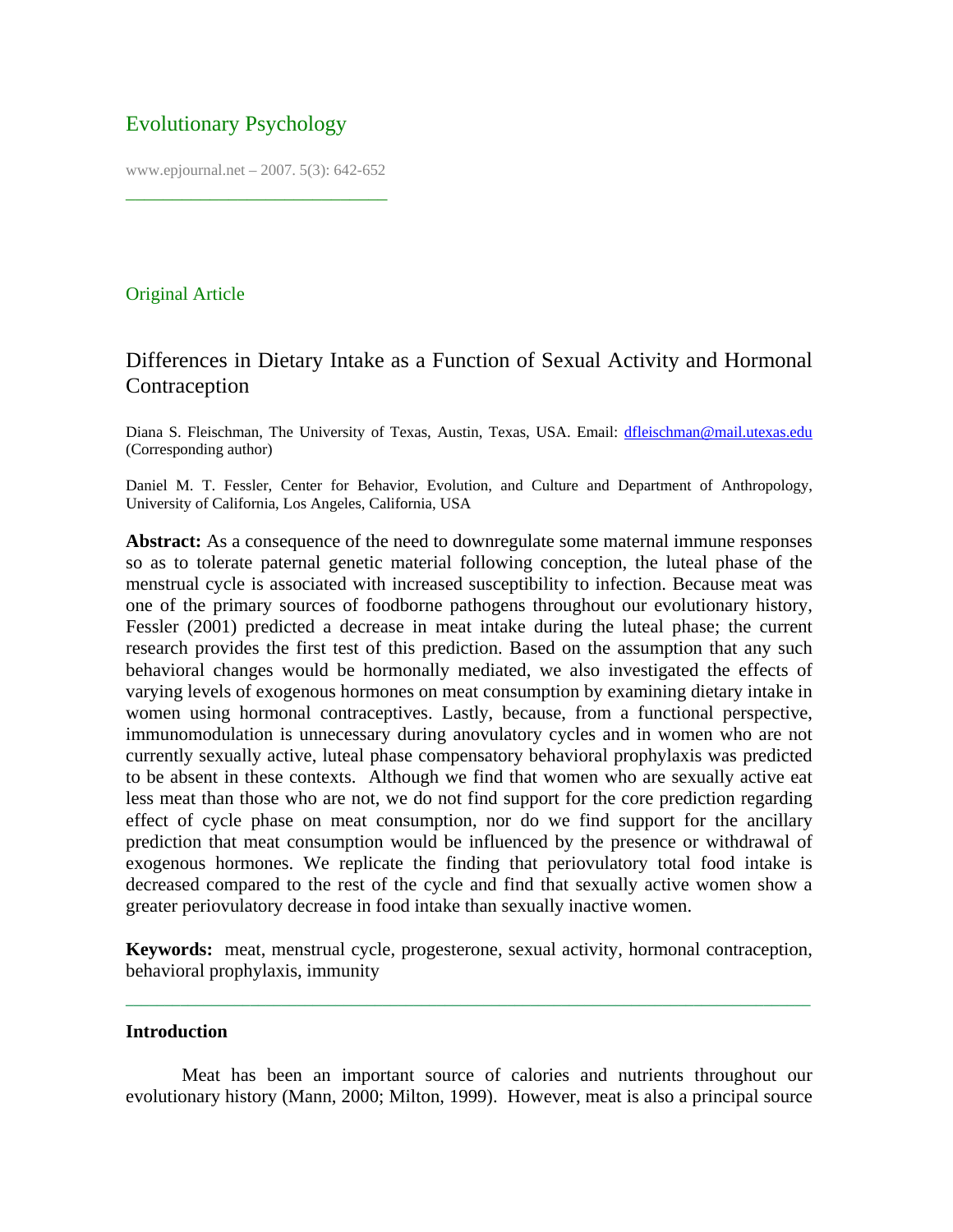of foodborne illness, as animals carry pathogenic endosymbionts and parasites, and microbes proliferate on meat (reviewed in Fessler, 2002). Triggered by alterations in hormone levels, female immune functioning varies systematically across the menstrual cycle, potentially influencing the costs of meat consumption. In this paper we test four adaptationist predictions regarding meat consumption as a function of hormone levels and behavioral cues of conception risk.

Progesterone is an important hormone, levels of which vary over the course of a woman's menstrual cycle, and undergo substantial changes over the lifespan. Progesterone causes immunomodulation, the downregulation of certain components of immune response during the first trimester of pregnancy and during the luteal phase of the menstrual cycle. This is mediated by progesterone induced blocking factor (PIBF). PIBF shifts the maternal immune system towards anti-inflammatory signals.

 The female menstrual cycle consists of functionally distinct phases marked by characteristic variations in hormonal levels. The highest levels of progesterone outside of pregnancy characterize the luteal phase of the menstrual cycle. The luteal phase is the period after the rupture of the ovarian follicle in which the corpus luteum secretes progesterone (Hatcher and Namnoum, 2004). During the luteal phase, the body prepares for conception and implantation of the blastocyst by down-regulating inflammatory immune responses. This immunomodulation is an adaptation that prevents the maternal immune system from attacking the fertilized egg which is 50% unrelated to the mother. The downregulation of facets of immunity during the luteal phase is apparent in a variety of ways. During the luteal phase levels of inflammation-enhancing cytokines (chemical messengers that mediate immune responses) decline, and the responsiveness of first-line cellular defenses, such as natural killer cells, is downregulated. Correspondingly, susceptibility to a variety of pathogens increases during the luteal phase, and chronic infections that are normally managed through inflammatory responses are exacerbated. Finally, indirect evidence of these changes in immune function can be found in cyclic alterations in the severity of autoimmune diseases, as conditions, such as rheumatoid arthritis, in which excess inflammation causes pathology, are ameliorated, while those, such as lupus erythematosus, in which excess anti-inflammatory signals are implicated, worsen (for reviews of luteal phase changes in immune functioning, infectious illness, and autoimmune pathology, (see Doyle, Swain Ewald, and Ewald, 2007; Fessler, 2001).

From a functional perspective, the goal of luteal phase immunomodulation is tolerance of the half-foreign conceptus. Implantation and subsequent fetal/placental development are highly invasive events of a type that, in the absence of immunomodulation, would normally trigger an aggressive inflammatory response. Accordingly, once implantation occurs, the downregulation of inflammatory responses escalates, regulated by rising levels of progesterone and PIBF, with corresponding increases in vulnerability to infection (reviewed in Fessler, 2002). While the escalation of immunomodulation in pregnancy constitutes the ultimate culmination of the process that begins in the luteal phase, in this paper we concern ourselves solely with the latter.

Fessler (2001) hypothesized that, given the potential hazards of meat consumption, a reduced attraction to meat during the luteal phase would be adaptive as changes in dietary behavior could prophylactically compensate for increased luteal phase susceptibility to foodborne illness. This hypothesis builds on the notion that gestational aversions to meat serve a prophylactic function (Fessler, 2002; Flaxman and Sherman, 2000), the idea being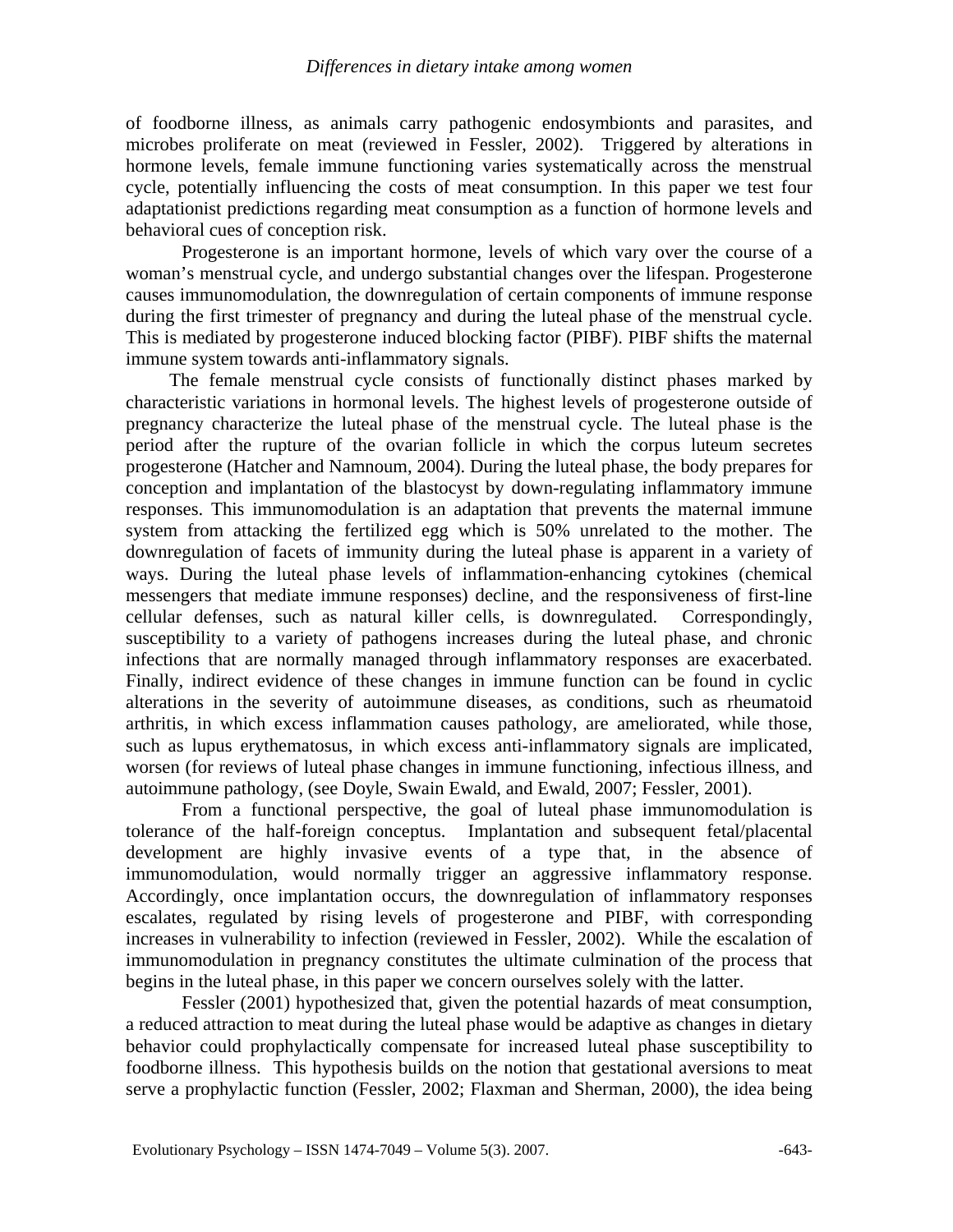that the increased vulnerability to infection that is a consequence of the need to tolerate foreign genetic material during pregnancy is not limited to gestation, but rather also occurs, in an anticipatory (and somewhat muted) form, during the luteal phase, with concomitant changes in susceptibility to foodborne illness.

Fluctuations in dietary behavior across the menstrual cycle have been the focus of numerous investigations. However, whereas it has been repeatedly shown that females' total energy intake increases during the luteal phase, findings vary with regard to patterns of macronutrient consumption during this period. Some researchers find a decrease in protein intake during the luteal phase (Alberti-Fidanza, Fruttini, and Servili, 1998), while others report a significant luteal increase in protein intake (Chapell and Hackney, 1997; Gallant, Bowering, Short, Turkki, and Badawy, 1987; Lyons, Truswell, Mira, Vizzard, and Abraham, 1989); most simply find no significant effect of phase on protein intake (Johnson, Corrigan, Lemmon, Bergeron, and Crusco, 1994; Tarasuk and Beaton, 1991; Wurtman, Brzezinski, Wurtman, and Laferrere, 1989). For comprehensive reviews of the diet and menstrual cycle literature (see Dye and Blundell, 1997; Fessler, 2001; and Vlitos and Davies, 1996).

 The studies cited above vary substantially in their methodology and participant characteristics. Some of these studies deal specifically with women with premenstrual syndrome or late luteal phase dysphoric disorder (LLPDD) (Gallant et al., 1987; Wurtman et al., 1989). More importantly, because none of these studies were designed with the compensatory prophylaxis hypothesis in mind, meat intake was not examined directly; rather, food types were collapsed into macronutrient categories that encompass foods of varying pathogenic potential.

Consistent with the fact that menstrual cycle variation in immune functioning is hormonally mediated, hormonal contraceptives (HCPs) have been shown to have immunosuppressive effects. The principal exogenous progestins found in commonly prescribed oral contraceptives ameliorate inflammatory autoimmune diseases, reduce the number of natural killer (NK) cells, and lower natural cytotoxic activity. Correspondingly, women on both conventional and triphasic oral contraceptives report more respiratory illness (a clear index of enhanced vulnerability to pathogens) and more gastrointestinal distress (a possible indication of enhanced vulnerability to pathogens) than nonusers (Auerbach, Hafner, Huber, and Panzer, 2002; Scanlan, Werner, Legg, and Laudenslager, 1995). The major exogenous progestin that has not been found to have immunosuppressive effects, Desogestrel (Auerbach et al., 2002), was not used by any participants in our hormonal contraception using sample. For an extensive review of the effects of HCPs on immune functioning, see Doyle, Swain Ewald, and Ewald (2007).

 Combined HCPs (so called because they contain both the synthetic hormones ethinyl estriadol and progestinone) essentially "flatline" the levels of naturally occurring estrogen and progesterone by using synthetic hormones to inhibit endogenous production of their endogenous equivalents. HCPs have two main phases: the "active" phase in which women are taking both synthetic hormones, and the "hormone free interval" or placebo period in which women receive no synthetic hormones (by either skipping HCPs entirely or taking placeholder pills that contain no hormones) (Sulak, Carl, Gopalakrishnan, Coffee, and Kuehl, 2004; Sulak, Scow, Preece, Riggs, and Kuehl, 2000). During the active phase HCPs keep a steady amount of ethinyl estriadol in the woman's bloodstream, thus supplying the constant hormone levels that prevent ovulation. Depending on the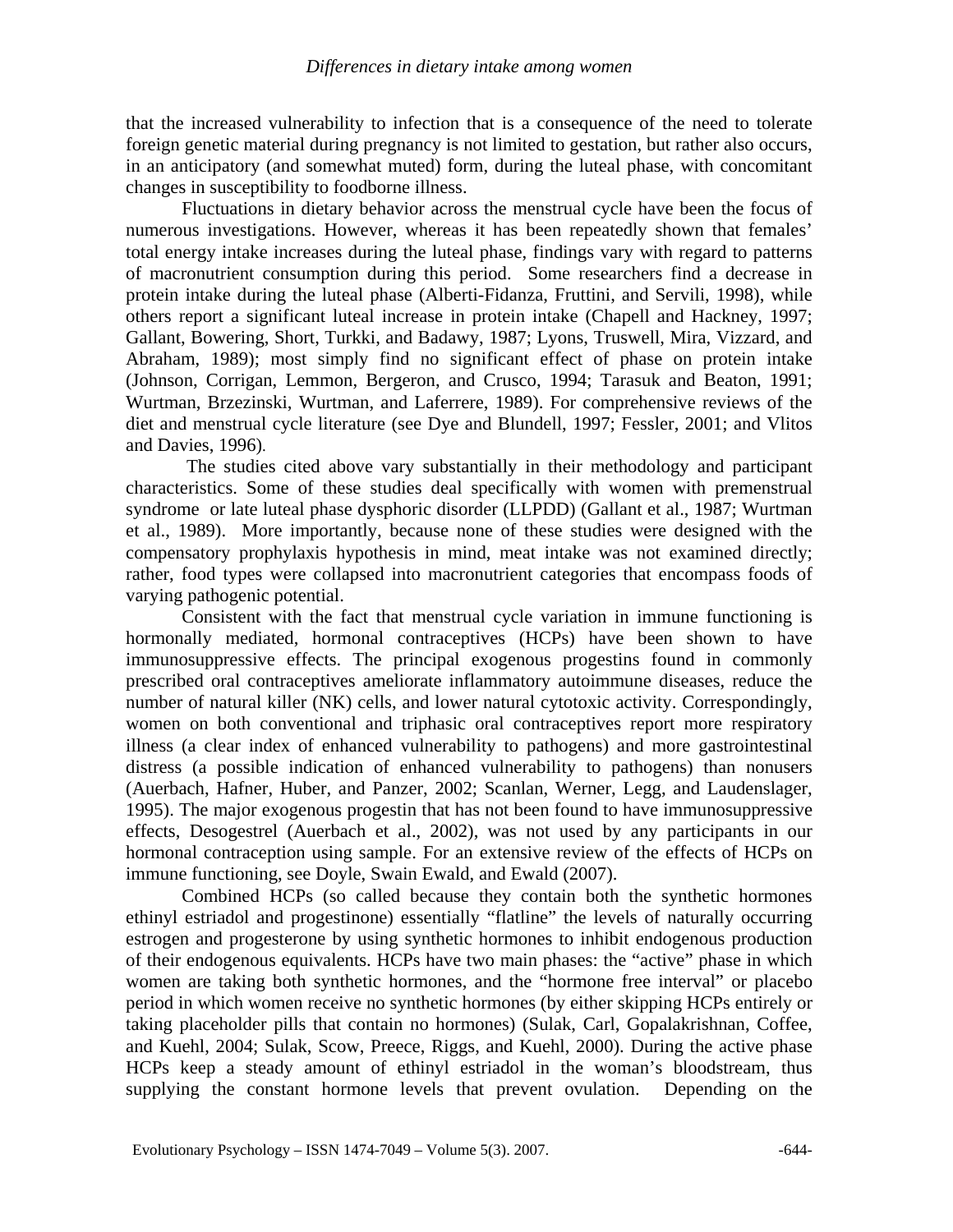formulation, combined HCPs supply either a steady level (e.g., Nuva ring) or a variable level (e.g., Ortho Tri-Cyclen) of progestins during the active phase. The drop in progestins that occurs during the hormone-free interval triggers the onset of menstruation. Given that progestins have immunosuppressive effects similar to endogenous progesterone, we hypothesize that exogenous progestins should reduce meat intake. Conversely, we expect to see an increase in meat intake during the hormone-free interval, when there is a lapse in progestin and concomitant immunosuppressive effects.

 A consideration of the importance of meat in the human diet suggests that cyclic factors may not be the sole determinants of reproductive immunomodulation and, concomitantly, meat consumption. Meat plays a prominent role in the lives of many contemporary hunter-gatherers, constituting between 23% and 80% of the diet (Waguespack, 2005). Although there is debate regarding the exact manner in which meateating influenced hominid evolution, as underscored by recent work focusing on the importance of dietary long-chain fatty acids (see Finch and Stanford, 2004), it is reasonable to suppose that, for ancestral women, frequent abstention from meat eating would have been costly. In its original formulation, the compensatory prophylaxis hypothesis predicts luteal phase reductions in meat consumption in all nonpregnant women (Fessler, 2001). However, if the function of luteal phase immunomodulation is to facilitate tolerance of the conceptus, in light of the costs of this immunomodulation, we might expect such changes to occur only in cycles in which conception is likely. Correspondingly, the hypothesized luteal phase increase in costly behavioral prophylaxis should be absent during anovulatory cycles, and should similarly not occur in women who are not sexually active. Women who are using HCPs, though not ovulating, have a steady level of progestins that may mimic the luteal phase, and therefore also decrease meat consumption. In addition to failing to segregate meat from other sources of protein, all studies to date have failed to consider the variables of sexual activity and exogenous hormone administration.

### *Predictions*

The above reasoning generates four predictions regarding changes in meat intake:

1) Rates of meat intake will decrease in the luteal phase relative to other phases of the menstrual cycle.

2) Rates of meat intake will be lower during the active phase of the HCP cycle than during the hormone-free phase.

3) Naturally cycling sexually active women will eat less meat than naturally cycling women who are not sexually active.

4) Women using HCPs should show the same overall meat intake as sexually active naturally cycling women.

## **Methods**

 Female participants were recruited from the Introduction to Psychology subject pool at the University of Texas at Austin. Participants received course credit for their participation. All participants were treated in accordance with the ethical guidelines of the Human Subjects Review Board at the University of Texas at Austin, including safeguards for their privacy and confidentiality. Participants completed a background questionnaire regarding their height, weight, health history, sexual activity, dietary habits, allergies,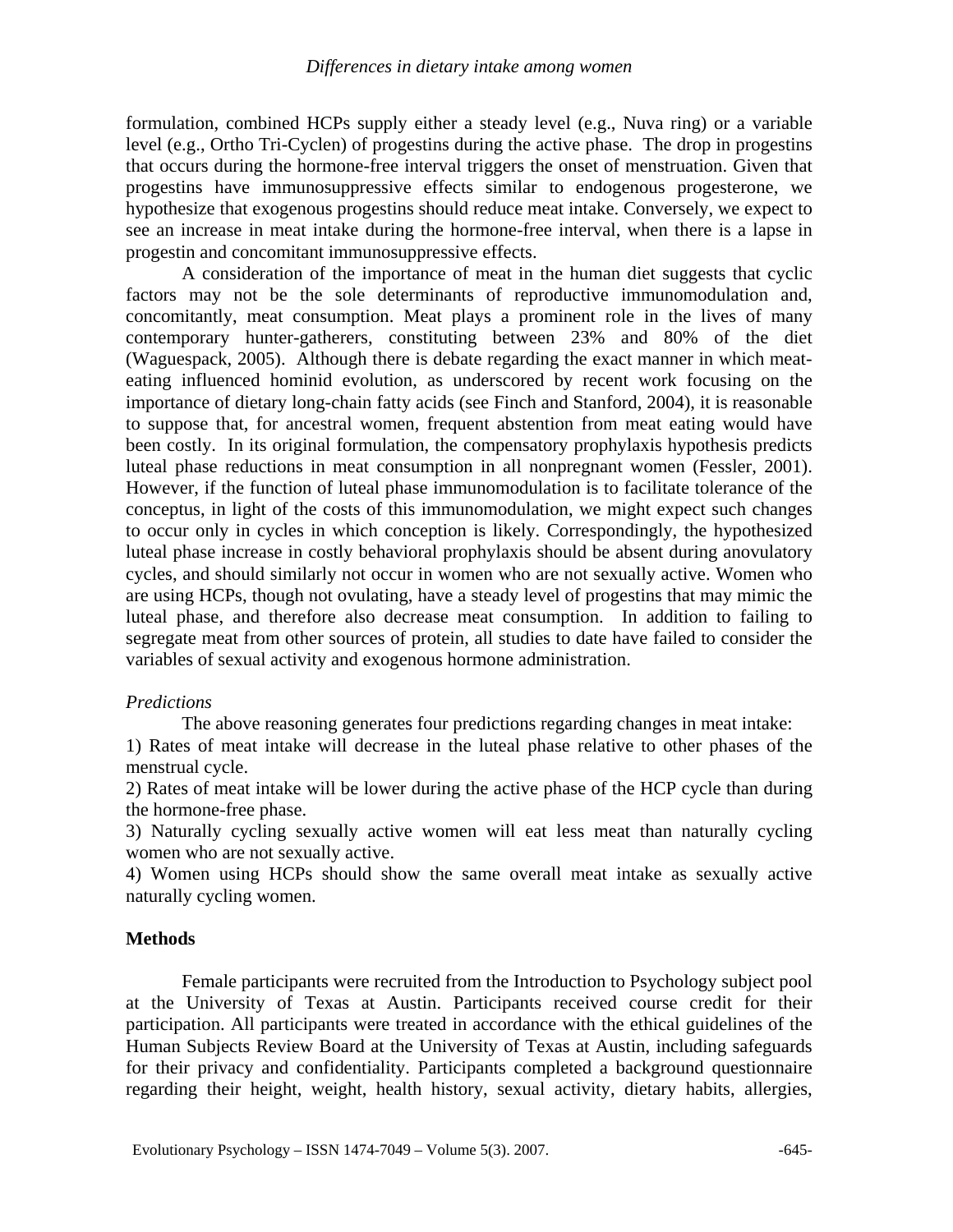prescription medication, and exercise habits. Participants were also directed to a web-based survey, which they were to fill out on a daily basis, addressing dietary and other behaviors (the survey can be viewed at [http://www.epjournal.net/filestore/dietsurvey.html\)](http://www.epjournal.net/filestore/dietsurvey.html). Students in the Introduction to Psychology subject pool are required to earn five experimental credits (or write a paper) as a class requirement; participants earned one experimental credit for each week that they filled out the dietary survey. If participants did not fill out the survey for 48 hours, they were sent a reminder email with their subject number and a link to the survey. Participants were asked to complete the daily online survey at approximately the same time each day. The survey addressed food intake in the last 24 hours. Survey items included questions about the number and size of servings of specific types of meat eaten (red meat, chicken, fish and shellfish, pork), as well as all of the other major food groups, including milk and milk products, eggs, vegetables, fruits, lentils, and starches. Participants were told how much of a given food category and subcategory counted as one serving. Additionally, for most food types we provided a familiar reference object or amount to help participants estimate serving sizes (e.g., *one serving is 1 oz processed cheese = size of a pair of dice or your thumb*, etc.).

#### *Participants*

Sixty-seven participants filled out surveys. For all analyses, we excluded participants who did not fill out the survey for at least five days, participants on any type of hormonal medication other than combined HCPs, participants who had been taking HCPs for less than three cycles, participants taking any drug that might alter immune functioning (e.g., anti-allergy drugs), participants taking antidepressants or anti-psychotics, and vegetarians. Participants were also asked about other dietary restrictions (e.g., Kosher, pescetarian, no sugar diet, low carbohydrate diet) but, in this sample, the previous criteria resulted in the exclusion of all subjects who answered that they had such dietary restrictions. For the analyses of predictions 1 and 2, which involved examining diet over time, we excluded participants who did not fill out the survey for at least 12 days. This left a subset of 31 total participants, of which 10 were on HCPs and 21 were naturally cycling. These participants ranged in age from 18 to 22; the mean age was 19.00.

For predictions 3 and 4, we used participants for whom we had at least five days of dietary information. This left a subset of 38 participants, 14 of whom were on HCPs and 24 of whom were naturally cycling. These participants also ranged in age from 18 to 22; the mean age was 18.95.

#### *Estimation of phase day*

Using a combination of counting forward and counting back methodology, we estimated the day of ovulation and assigned each daily dietary survey to a phase. Because the luteal phase is less variable in length than the follicular phase (Hatcher and Namnoum, 2004), counting backward from the date of next menstruation is the best way, aside from physiological measures, to estimate date of ovulation and thus menstrual cycle phase. Out of 21 participants, we had obtained both a forward and backward day of menstruation for 17. For those survey days for which we had a date of next menstruation, we used a reverse counting method to estimate phase day (Haselton and Gangestad, 2006). For those days for which we had only a date of onset of previous menstruation, we used the participants'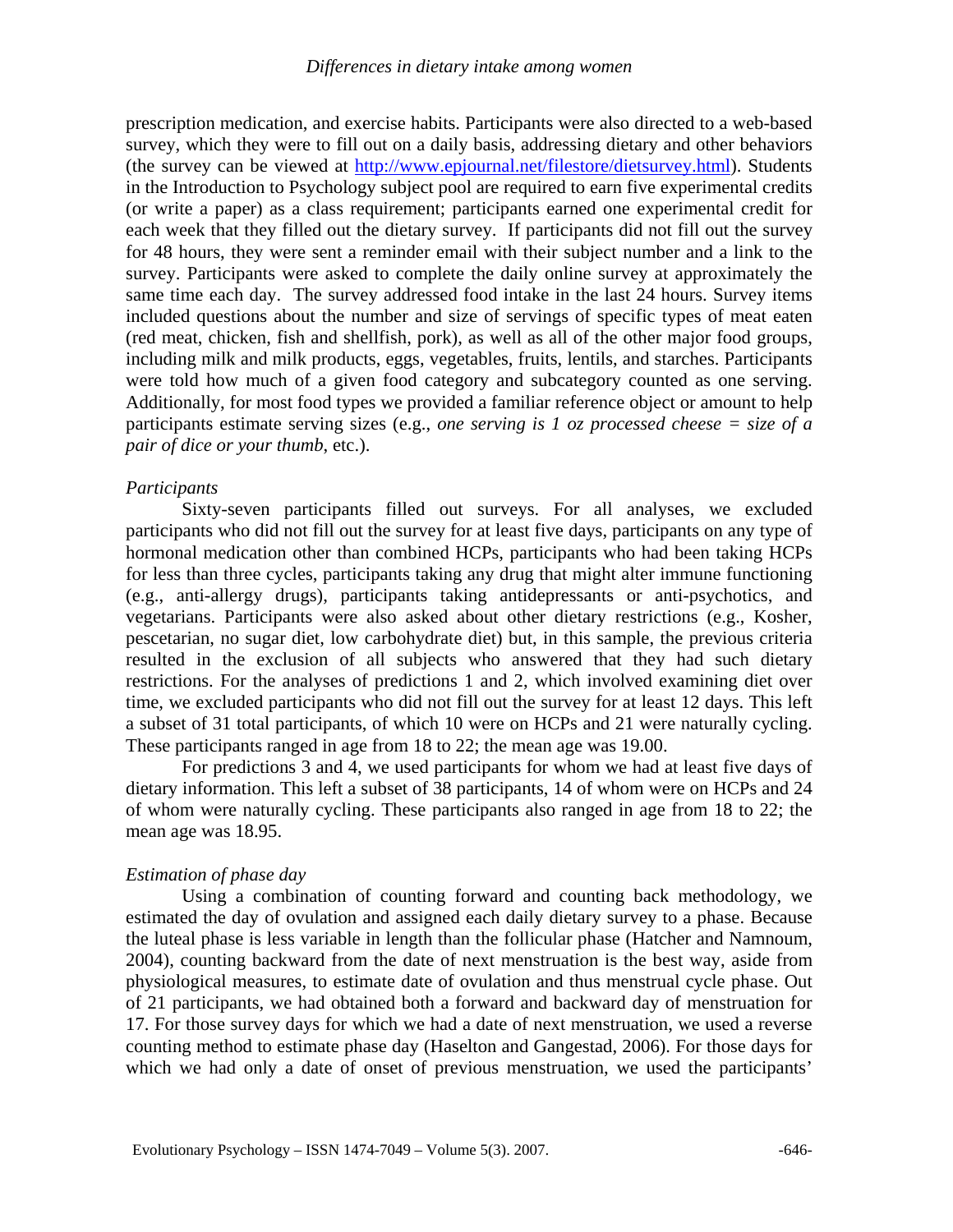previous cycle length to estimate cycle phase, standardizing all cycles to a 29 day cycle (Gangestad and Thornhill, 1998).

The follicular phase was defined as the period from first day of menstruation to the estimated day of ovulation (days 1-14 of the cycle). The luteal phase was defined as the period from the day after estimated ovulation to the onset of subsequent menstruation (days 15-29). Assigning each dietary survey to either the follicular or luteal phase, we then averaged meat intake within phases, resulting in a design in which each of the 21 naturally cycling participants had two scores, representing their average meat intake for each of the two phases.

## **Results**

Categories of participants did not differ significantly in age or body mass index. For prediction 1, that rates of meat intake would decrease luteally, we employed a paired samples t-test. For most results *t*-tests as well as effect sizes are reported. Cohen's *d* is a measure of effect size that is the difference between means divided by the standard deviation. According to Cohen, *d* of 0.20 indicates a small relationship, 0.40 indicates a moderate relationship, and 0.80 indicates a strong relationship (for more information, see Cohen, 1988). The results of a paired *t*-test of luteal total meat intake versus nonluteal total meat intake revealed no significant main effect of phase  $[t(20) = -1.21, p_{one-tailed} = 0.17]$ , Cohen's *d* = 0.13. Separating the data into three phases (menstrual, follicular, and luteal) or correlating meat consumption with estimated progesterone levels based on cycle day (Finn et al., 1988) also yielded nonsignificant results. One reviewer of this article suggested that a comparison between the luteal and follicular phase in compiled animal-derived and nonanimal-derived food groups should also be made considering that foods derived from animals would all ostensibly have increased pathogen prevalence. We employed a paired samples *t*-test to investigate the prediction that animal-derived foods (dairy and all meats and fish) would be consumed less in the luteal phase  $\left[\frac{t(20)}{2}\right] = -.88$ ,  $p_{one-tailed} = .19$ , Cohen's *d* = 0.10]. Non-animal foods were also consumed slightly, but also not significantly, less in the luteal phase  $[t(20) = -.1.49, p_{two-tailed} = .15, \text{ Cohen's } d = 0.18]$ . We did not find that sexually active naturally cycling women and sexually inactive naturally cycling women showed any difference in luteal phase meat consumption.

 For prediction 2, that rates of meat intake will decrease when women are in the active phase of their HCP regiment, we categorized days as being active phase or hormonefree phase, then averaged meat intake within each phase and performed a paired sample *t*test between phases. The prediction was not supported  $[t(9) = 0.20, p_{one-tailed} = .42, Cohen's$  $d = 0.04$ .

 For prediction 3, that naturally cycling women who are sexually active will report less meat intake than those who are not sexually active, we averaged meat intake for the entire period in which the participants filled out surveys and compared daily food intake means using an independent samples *t*-test. Naturally cycling women who were sexually active reported significantly less meat intake than naturally cycling women who were not sexually active (see Table 1, "all meat types"). As evident in Table 1, results were not due to significant differences in total servings of all food types consumed, indicating that the pattern was specific to meat consumption.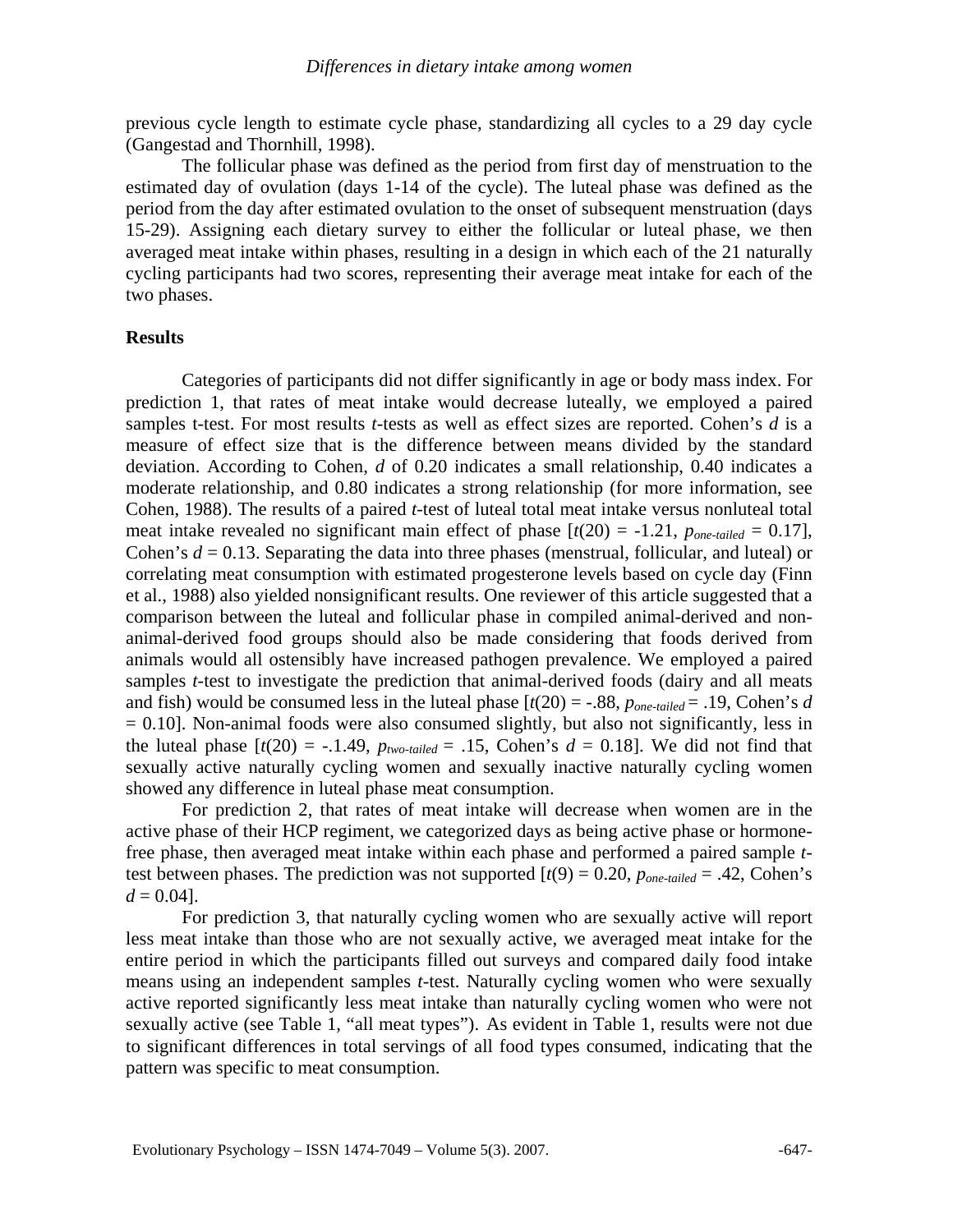| Food type                          | t      | p         |  |  |  |  |  |  |
|------------------------------------|--------|-----------|--|--|--|--|--|--|
| N                                  |        |           |  |  |  |  |  |  |
| beef                               | .96    | $0.17$ §  |  |  |  |  |  |  |
| pork                               | 1.31   | .108      |  |  |  |  |  |  |
| poultry                            | 2.11   | .028      |  |  |  |  |  |  |
| fish                               | .90    | .188      |  |  |  |  |  |  |
| all meat types                     | 2.90   | $.004*$ § |  |  |  |  |  |  |
| milk                               | .65    | .53       |  |  |  |  |  |  |
| eggs                               | $-.66$ | .51       |  |  |  |  |  |  |
| fruit                              | $-16$  | .88       |  |  |  |  |  |  |
| vegetables                         | .01    | .99       |  |  |  |  |  |  |
| starches                           | $-.72$ | .48       |  |  |  |  |  |  |
| sweets                             | .70    | .49       |  |  |  |  |  |  |
| Total servings                     | .97    | .34       |  |  |  |  |  |  |
| $*$ cionificant at n $\sim$<br>∩∩< |        |           |  |  |  |  |  |  |

**Table 1**: t values of the differences between average daily servings of food types between sexually active and sexually inactive naturally cycling women

significant at  $p<.005<sub>1</sub>$ 

§ *p* one-tailed

**Table 2**: Average daily intake of food types for four groups of women divided by sexual activity and hormone presence

|                | Naturally cycling and not |                 |      |       | Naturally cycling and |           |                         |      |             |                     |       | On hormonal contraception On hormonal contraception |         |           |      |       |
|----------------|---------------------------|-----------------|------|-------|-----------------------|-----------|-------------------------|------|-------------|---------------------|-------|-----------------------------------------------------|---------|-----------|------|-------|
|                |                           | sexually active |      |       | sexually active       |           | and not sexually active |      |             | and sexually active |       |                                                     |         |           |      |       |
| n              | 12                        |                 |      | 12    |                       |           |                         |      |             | 10                  |       |                                                     |         |           |      |       |
|                | mean                      | <b>SD</b>       | min  | max   | mean                  | <b>SD</b> | min                     | max  | mean        | SD                  | min   | max                                                 | mean    | <b>SD</b> | min  | max   |
| beef           | 2.06                      | 0.58            | 0.00 | 2.06  | 0.63                  | 0.33      | 0.23                    | 1.31 | 1.00        | 0.58                | 0.37  | 1.51                                                | 0.72    | 0.60      | 0.08 | 1.77  |
| pork           | 0.45                      | 0.49            | 0.70 | 1.44  | 0.25                  | 0.24      | 0.00                    | 0.66 | 0.27        | 0.28                | 0.00  | 0.56                                                | 0.26    | 0.20      | 0.00 | 0.66  |
| poultry        | 1.40                      | 0.67            | 0.00 | 3.00  | 0.93                  | 0.39      | 0.41                    | 1.60 | 0.81        | 0.34                | 0.56  | 1.20                                                | 0.66    | 0.33      | 0.00 | 1.07  |
| fish           | 0.34                      | 0.38            | 0.00 | 1.21  | 0.22                  | 0.26      | 0.00                    | 0.67 | 0.46        | 0.08                | 0.38  | 0.52                                                | 0.36    | 0.35      | 0.00 | 0.88  |
| all meat types | $*+3.01$                  | 1.06            | 1.69 | 5.31  | $*2.02$               | 0.51      | 1.27                    | 2.69 | $+2.54$     | 1.16                | 1.44  | 3.75                                                | $+2.01$ | 1.10      | 0.58 | 4.02  |
| milk           | 1.32                      | 0.81            | 0.27 | 3.00  | 1.14                  | 0.55      | 0.43                    | 2.30 | 0.99        | 0.84                | 0.15  | 1.83                                                | 1.57    | 0.74      | 0.58 | 3.03  |
| eggs           | 0.28                      | 0.22            | 0.00 | 0.64  | 0.38                  | 0.44      | 0.00                    | 1.64 | 0.56        | 0.24                | 0.30  | 0.75                                                | 0.41    | 0.29      | 0.00 | 0.77  |
| fruit          | 0.98                      | 0.56            | 0.06 | 1.80  | 1.01                  | 0.45      | 0.34                    | 1.75 | 1.76        | 0.67                | 1.05  | 2.37                                                | 0.57    | 0.48      | 0.00 | 1.70  |
| veg            | 1.30                      | 0.83            | 0.44 | 2.97  | 1.29                  | 0.71      | 0.19                    | 2.33 | 1.80        | 0.83                | 1.27  | 2.76                                                | 1.00    | 0.43      | 0.41 | 1.88  |
| starch         | 2.53                      | 1.03            | 1.46 | 4.50  | 2.81                  | 0.88      | 1.00                    | 4.05 | 3.06        | 0.53                | 2.50  | 3.56                                                | 3.15    | 1.02      | 1.25 | 4.50  |
| sweets         | 1.21                      | 0.94            | 0.28 | 3.85  | 0.99                  | 0.59      | 0.24                    | 2.02 | 1.46        | 0.59                | 0.78  | 1.85                                                | 1.00    | 0.50      | 0.25 | 1.85  |
| Total servings | 10.99                     | 3.32            | 6.34 | 18.85 | 9.86                  | 2.32      | 6.68                    |      | 13.58 12.91 | 0.56                | 12.44 | 13.52 10.12                                         |         | 2.81      | 5.63 | 14.07 |

\*significant at *p* < .005

† Women on HCP have significantly lower total meat intake, *p* < .05

 Prediction 4 held that women using HCPs would show the same overall meat intake as sexually active naturally cycling women. We found that women on HCPs did not have a significantly different level of meat intake compared to naturally cycling sexually active women. In contrast, women on HCPs showed significantly lower meat intake than naturally cycling women who were not sexually active  $[t(24) = 2.28, p_{one-tailed} < .02,$  Cohen's  $d =$ 0.90]. We tested to see whether sexual activity or the external administration of progestins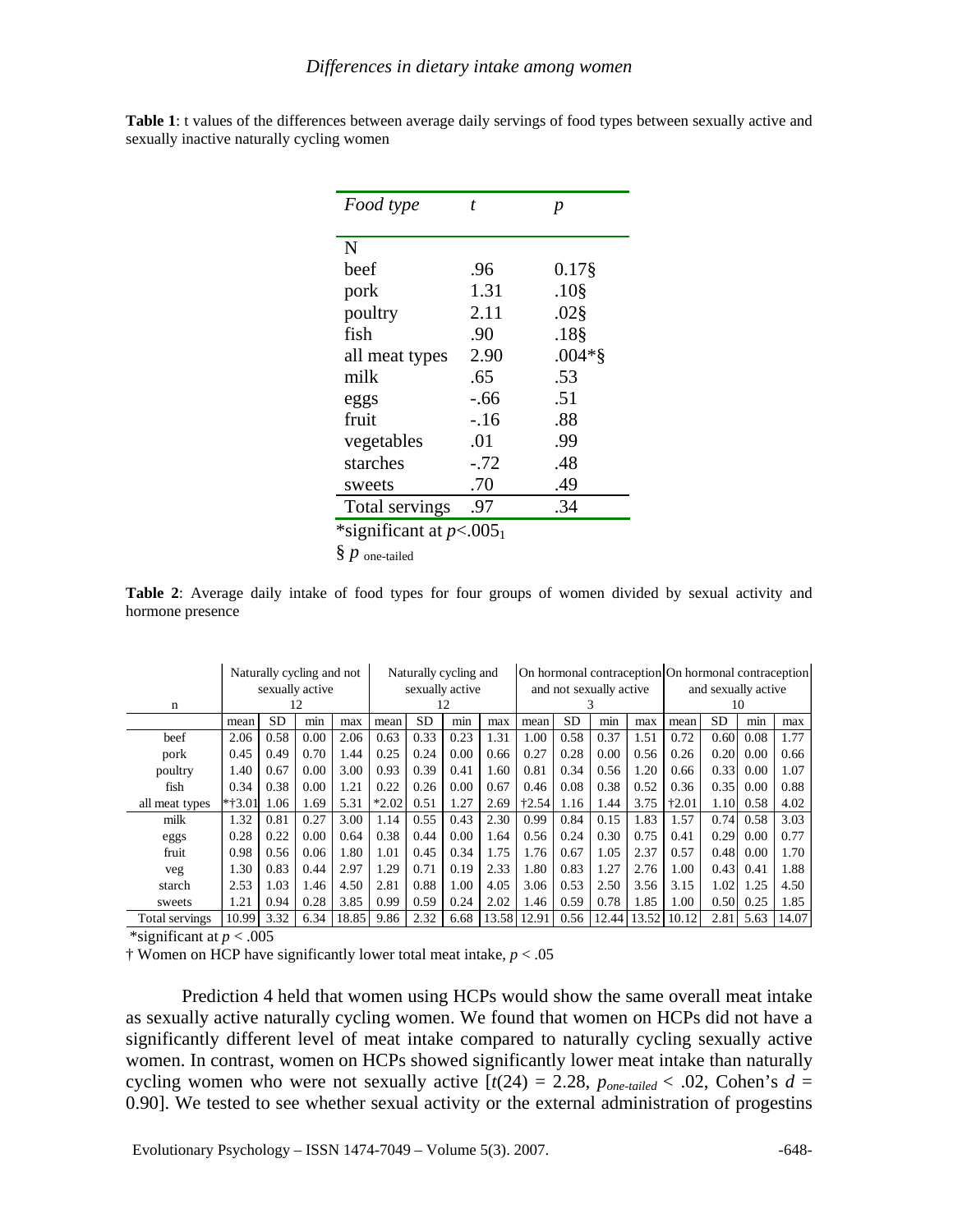were driving the reduction in meat intake among women using HCPs by separating sexually active HCP-using participants from those who were not sexually active. We did not find a significant difference between sexually active and inactive women using HCP [*t*  $(12) = 0.87$ ,  $p_{one-tailed} = .20$ , Cohen's  $d = 0.57$ . However, because there were only three sexually inactive HCP-using participants, we do not place much stock in this result.

 Previous studies have shown that total caloric intake decreases in the periovulatory period (Fessler, 2003). As an indirect measure of the soundness of our survey method, we tested for replication of this finding using servings as a proxy for calories. Examining days 12, 13, and 14 of the standardized menstrual cycle of the first subset of naturally cycling women (those 21 women for whom we had at least 12 days of dietary information), we averaged the total servings eaten across these three days and compared this with the average daily food intake during the rest of the menstrual cycle using a paired samples *t*test. Results reveal a periovulatory nadir in food intake  $[t (20) = -2.24, p_{one-tailed} = .02,$ Cohen's  $d = 0.27$ , akin to that previously reported in the literature, suggesting that our survey method suffices to capture the phenomena of interest. Furthermore, we found that sexually active women were driving this effect. Among women that were not sexually active there was not a significant difference between total serving intake during the fertile window and outside the fertile window though the difference was in the expected direction  $[t(10) = -1.33, p_{one-tailed} = .11, \text{Cohen's } d = .22].$  Among sexually active women a paired *t*test revealed a much greater difference in periovulatory total serving intake compared to that outside the fertile window  $[t(10) = -2.48, p_{one \{ 1} \}$  = .02, Cohen's  $d = .38$ .

### **Discussion**

 Neither the core prediction of the compensatory prophylaxis hypothesis regarding the relationship between menstrual cycle phase and meat consumption nor the ancillary prediction regarding the simple effect of exogenous progestins on meat consumption was supported. Support was found for the ancillary prediction that meat consumption would be lower in sexually active than in non-sexually active women; however, given the lack of support for the core prediction, we must entertain the possibility that some third factor is responsible for this finding. That third factor could be where women lived; for example, perhaps women who live with their parents are more likely to eat "home cooked" meals containing more meat, and also less likely to be involved in a sexual relationship.

 We found that sexual activity did not just moderate a decrease in meat intake but also those women that were sexually active were driving the periovulatory nadir in total serving intake. As the periovulatory nadir is thought to occur in order to free up time for mating (Fessler, 2003) perhaps being sexually active is an environmental cue that changes energy allocation periovulatorily as well as motivating women to decrease exposure to possible meat-borne contaminants.

 Might limitations in our methods have influenced our findings? First, the women in our sample were all relatively young. This is potentially relevant given that young women are more likely to have anovulatory menstrual cycles. We did not employ physiological measures that directly index ovulation; our null results might reflect our inability to differentiate between ovulatory and anovulatory cycles in a dataset potentially containing many of the latter. However, our detection of a periovulatory nadir in food intake casts doubt on this explanation and analogous functionalist reasoning dictates that the midcycle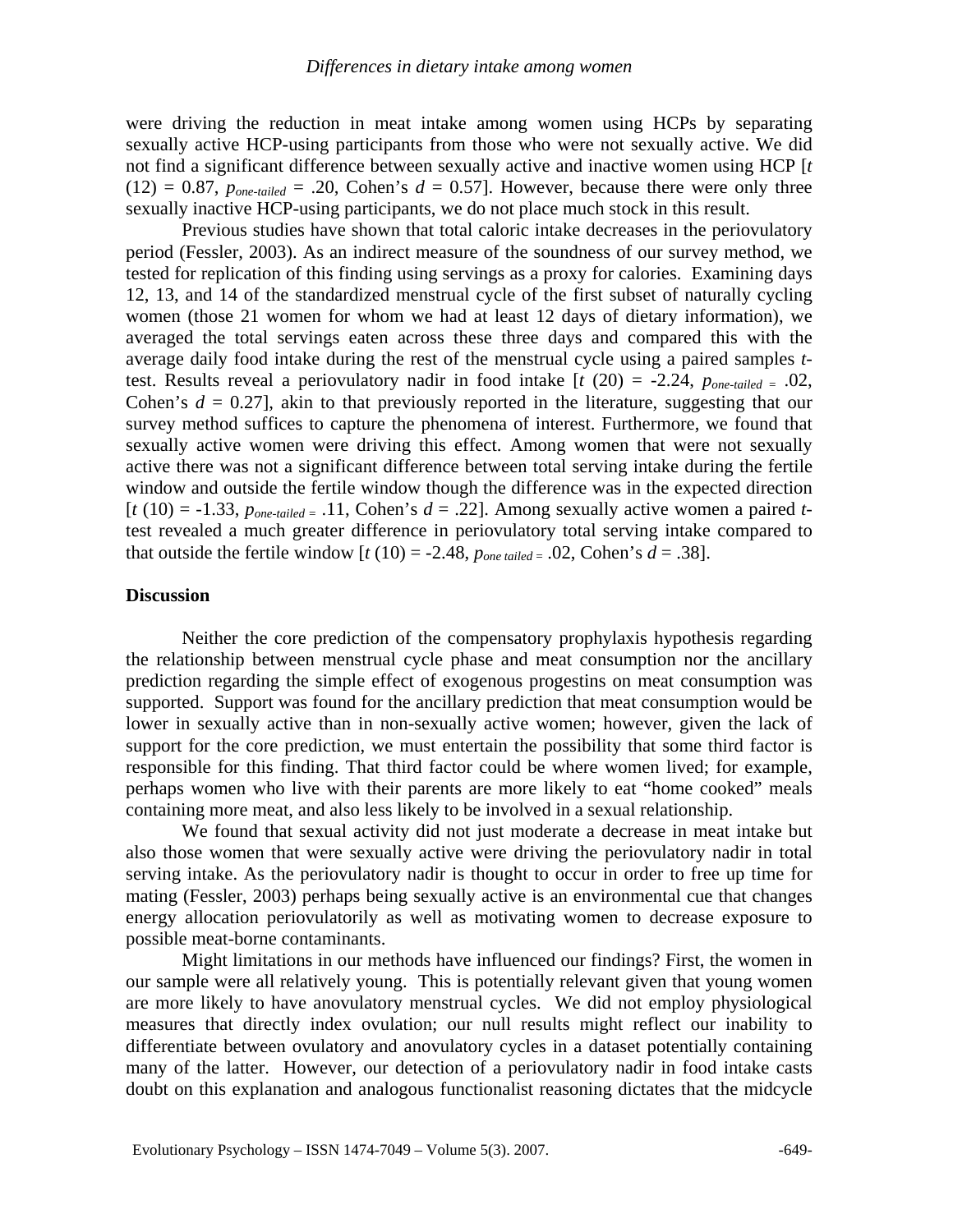reduction in food intake ought not to occur in anovulatory cycles—if our dataset captured a sufficient number of ovulatory cycles to reveal the periovulatory nadir, it ought to have also shown a luteal reduction in meat consumption.

 We coded as "sexually active" women who reported having had sex in one of the daily surveys completed. However, if immune responsiveness is moderated by sexual activity, then we might reasonably expect a time lag between the cessation of sexual activity and reversion to baseline levels of immune functioning and concomitant compensatory prophylactic behavior. This suggests that the predicted correlations could be disrupted if some of the women whom we coded as not sexually active had been active until recently.

 Equivalently problematic, given that University of Texas at Austin demographics suggest that many of our participants were both unmarried and culturally conservative, it is possible that some women who reported not being sexually active in fact were. This may have been particularly problematic in the case of the three women who stated they were not sexually active but were using HCP, keeping in mind that we excluded participants who had any reproductive problems that would have warranted therapeutic use of HCP.

 In a separate study, not reported here, conducted at the same time and using the same sample as this study we found support for the compensatory prophylaxis hypothesis in the form of systematic alterations in disgust sensitivity and contamination-related thoughts and behaviors across the menstrual cycle (Fleischman and Fessler, 2006). It is therefore possible that the core features of the compensatory prophylaxis hypothesis are correct, yet such alterations in behavior do not extend to diet, perhaps because the chronology of meatborne illness is such that cyclic alterations in meat consumption would not provide protection from infection. The immune components that are reduced during the luteal phase of the menstrual cycle are mostly those that counteract parasitic or bacterial infection, but foodborne parasites and pathogenic bacteria take variable intervals of time to make their way from the stomach into the gut. Some common meatborne pathogens, such as *Clostridium perfingens*, take only hours to develop clinically, while others may take several days or weeks (Bloom, 2002). Additionally, many parasites and bacteria are opportunistic, waiting for a lapse in immunity before they begin proliferating in the gut. For example, *Toxoplasma gondii*, a common meatborne parasite, takes many months to develop into an infection, and is opportunistic. (Walker, Roberts, Ferguson, Jebbari, and Alexander, 1997). Other common meatborne pathogens, such as *Listeria monocytogenes*, are opportunistic and have variable incubation periods ranging from 2-70 days (St. Georgiev, 2003). Given the long incubation periods characteristic of some of the most common meatborne pathogens that pose a threat to women (see Fessler, 2002), infections from meat may not have exerted selection pressure for cyclical aversion to meat. Instead, such pathogens may have favored a lower attraction to meat in women relative to men, a possibility consistent with the observation that women in many societies consume less meat than men, and, indeed, are more likely to be vegetarians (reviewed in Fessler, 2001).

**Acknowledgements:** Thanks go to Connie Bogard, Prardhana Challapalli, Lindsay Harrington, Sarah Hebble, Sari M Hochberger, Amanda Maggard, Claire McCarthy, Megan Senior, Jennifer Anne Stokes and Ashley Szabo who assisted in developing and conducting this research.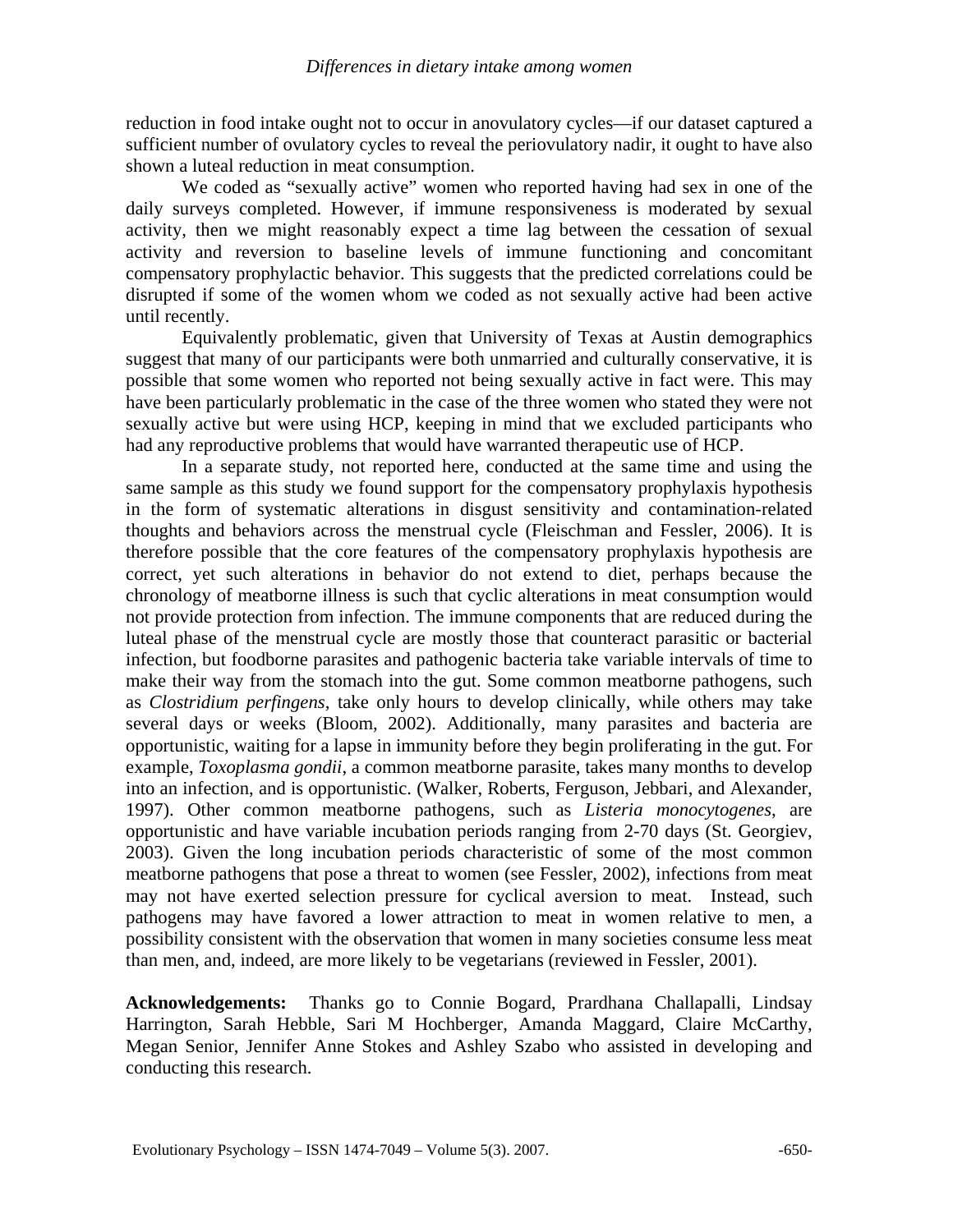Thanks to Valentin Boerner, David Buss, Jaime Confer, Judith Easton, Louisa Fleischman, Sarah E. Hill, Joonghwan Jeon, David Lewis, and Carin Perilloux for valuable feedback on an earlier version of this manuscript.

## **Received 12 June 2007; Revision submitted 24 August 2007; Accepted 27 August 2007**

## **References**

- Alberti-Fidanza, A., Fruttini, D., and Servili, M. (1998). Gustatory and food habit changes during the menstrual cycle. *International Journal for Vitamin and Nutrition Research, 68*, 149-153.
- Auerbach, L., Hafner, T., Huber, J.C., and Panzer, S. (2002). Influence of low-dose oral contraception on peripheral blood lymphocyte subsets at particular phases of the hormonal cycle. *Fertility and Sterility, 78*, 83-89.
- Bloom, S., (2002). *Practical Gastroenterology*. London, England: Martin Dunitz Ltd.
- Chapell, S., and Hackney, A.C. (1997). Associations between menstrual cycle phase, physical activity level and dietary macronutrient intake. *Biology of Sport, 14*, 251- 258.
- Cohen, J. (1988). *Statistical Power Analysis for the Behavioral Sciences* (2<sup>nd</sup> ed.). Hillsdale, NJ: Lawrence Earlbaum Associates.
- Doyle, C., Swain Ewald, H. A., Ewald, P.W. (2007). Premenstrual syndrome: An evolutionary perspective on its causes and treatment. *Perspectives in Biology and Medicine*, *50*, 181-202.
- Dye, L., and Blundell, J.E. (1997). Menstrual cycle and appetite control: Implications for weight regulation. *Human Reproduction, 12*, 1142-1151.
- Fessler, D.M. (2001). Luteal phase immunosuppression and meat eating. *Rivista di Biologia/Biology Forum, 94*, 403-426.
- Fessler, D.M. (2002). Reproductive immunosupression and diet. An evolutionary perspective on pregnancy sickness and meat consumption. *Current Anthropology, 43*, 19-61.
- Fessler, D.M. (2003). No time to eat: An adaptationist account of periovulatory behavioral changes. *Quarterly Review of Biology, 78*, 3-21.
- Finch, C.E., and Stanford, C.B. (2004). Meat-adaptive genes and the evolution of slower aging in humans. *Quarterly Review of Biology, 79*, 3-50.
- Finn, M.M., Gosling, J.P., Tallon, D.F., Madden, A.T., Meehan, F.P., and Fottrell, P.F. (1988). Normal salivary progesterone levels throughout the ovarian cycle as determined by a direct enzyme immunoassay. *Fertility and Sterility, 50*, 882-887.
- Fleischman, D.S., and Fessler, D.M. (2006). *Luteal phase and progestin effects on OCD measures and disgust sensitivity.* Paper presented at the The Human Behavior and Evolution Society Conference, Philadelphia, PA.
- Gallant, M.P., Bowering, J., Short, S.H., Turkki, P.R., and Badawy, S. (1987). Pyridoxine and magnesium status of women with premenstrual syndrome. *Nutrition Research, 7*, 243-252.
- Gangestad, S.W., and Thornhill, R. (1998). Menstrual cycle variation in women's preferences for the scent of symmetrical men. *Proceedings of the Royal Society B: Biological Sciences, 265*, 927-933.